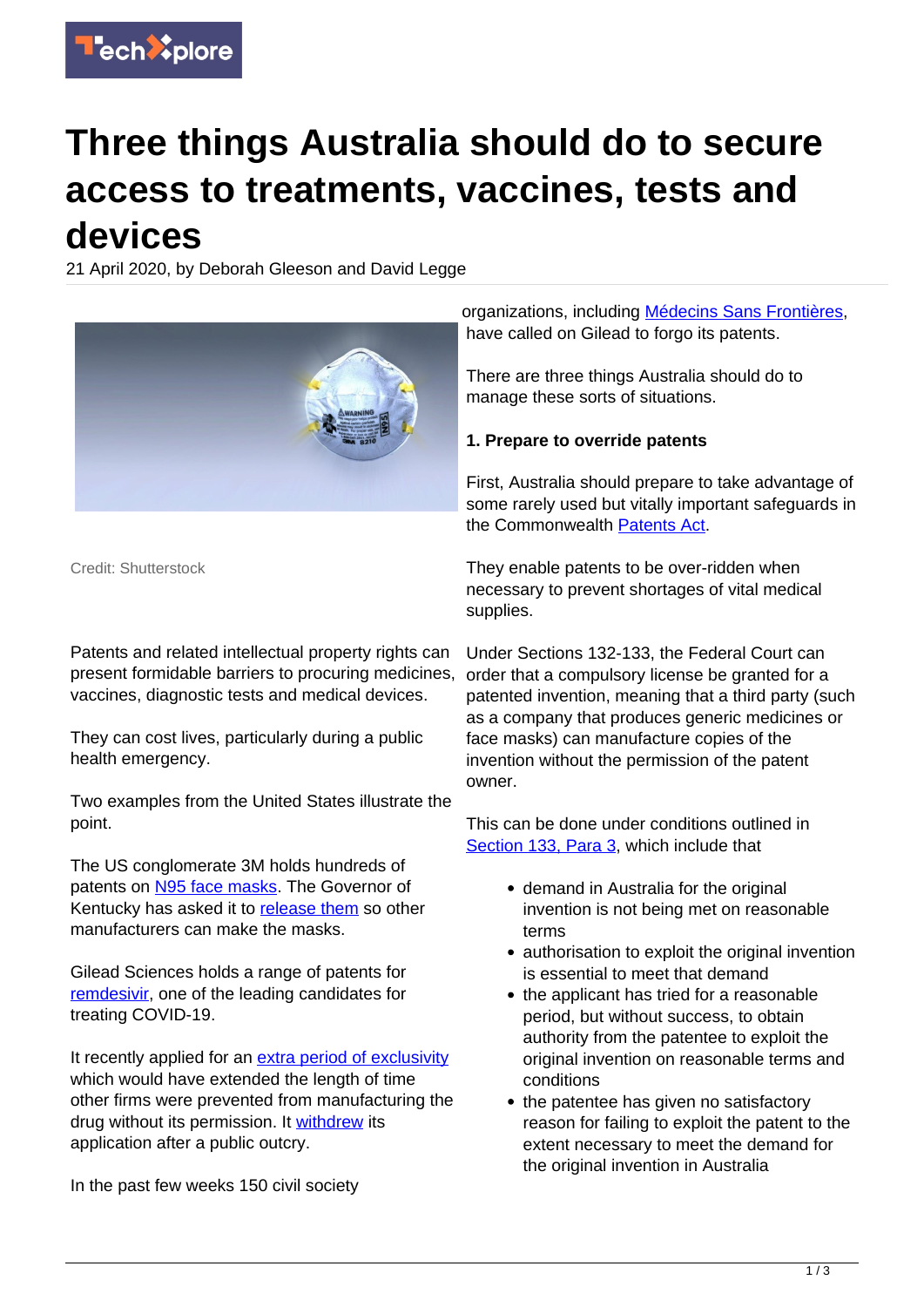

Although the requirement that the applicant has tried for a reasonable period without success to obtain authority can slow down the process, the World Trade Organisation's [Agreement on Trade-](https://www.wto.org/english/tratop_e/trips_e/intel2_e.htm)[Related Intellectual Property Rights](https://www.wto.org/english/tratop_e/trips_e/intel2_e.htm) allows for legislation that bypasses the need for negotiations in an emergency.

Last month Canada passed such legislation, specifying that it was for the period of the coronavirus emergency.

Australia should consider doing the same.

The Patent Act's **crown use** provisions (Sections 163-170) provide another (potentially easier) mechanism allowing Australian governments to over-ride a patent in an emergency in order to provide a service primarily provided or funded by a government.

These provisions could also be redrafted to reduce ambiguity and make them easier to use in an emergency.

Using these provisions, particularly if they are made more workable, could mean that medical technologies could be manufactured locally if there are shortages or if they are not available from the [patent](https://techxplore.com/tags/patent/) holder at a reasonable price.

## **2. Reinstate the right to import low-cost medicines**

Australia should also reverse its earlier decision to [voluntarily waive](https://www.keionline.org/32707) its right to import medicines manufactured in another country under a compulsory license.

If Australia doesn't have the manufacturing capacity to produce a particular drug, or to produce enough of it to meet its population's needs, it should be able to import a low-cost version from another country.

To reverse the waiver, the Australian Government needs to [notify](https://www.keionline.org/32707) the World Trade Organization that it has changed its policy and now considers itself an eligible importing country, at least in the context of an emergency.

## **3. Support Costa Rica's proposal for a global COVID-19 pool**

Finally, the Australian Government should follow [The Netherlands](https://www.healthpolicy-watch.org/the-netherlands-joins-COVID-19-ip-pool-initiative-kentucky-governor-requests-3m-release-n95-patent/) in supporting [Costa Rica's](https://www.presidencia.go.cr/comunicados/2020/03/costa-rica-submits-proposal-for-who-to-facilitate-access-to-technologies-to-combat-COVID-19/) proposal for a World Health Organization global pool for rights on data and knowledge that can be of use for the prevention, detection and treatment of COVID-19.

Now put forward by the [European Union](https://www.statnews.com/pharmalot/2020/04/16/european-union-who-voluntary-pool-COVID19-coronavirus/) as a draft resolution for the World Health Assembly, the initiative aims to provide free access to existing knowledge about diagnostic tests, devices, drugs and vaccines, enabling all countries to quickly access or produce affordable products.

Each of three simple practical actions could prevent [intellectual property rights](https://techxplore.com/tags/intellectual+property+rights/) from becoming an insurmountable barrier to accessing essential products during the emergency.

This article is republished from **[The Conversation](https://theconversation.com)** under a Creative Commons license. Read the [original article](https://theconversation.com/three-simple-things-australia-should-do-to-secure-access-to-treatments-vaccines-tests-and-devices-during-the-coronavirus-crisis-136052).

Provided by The Conversation